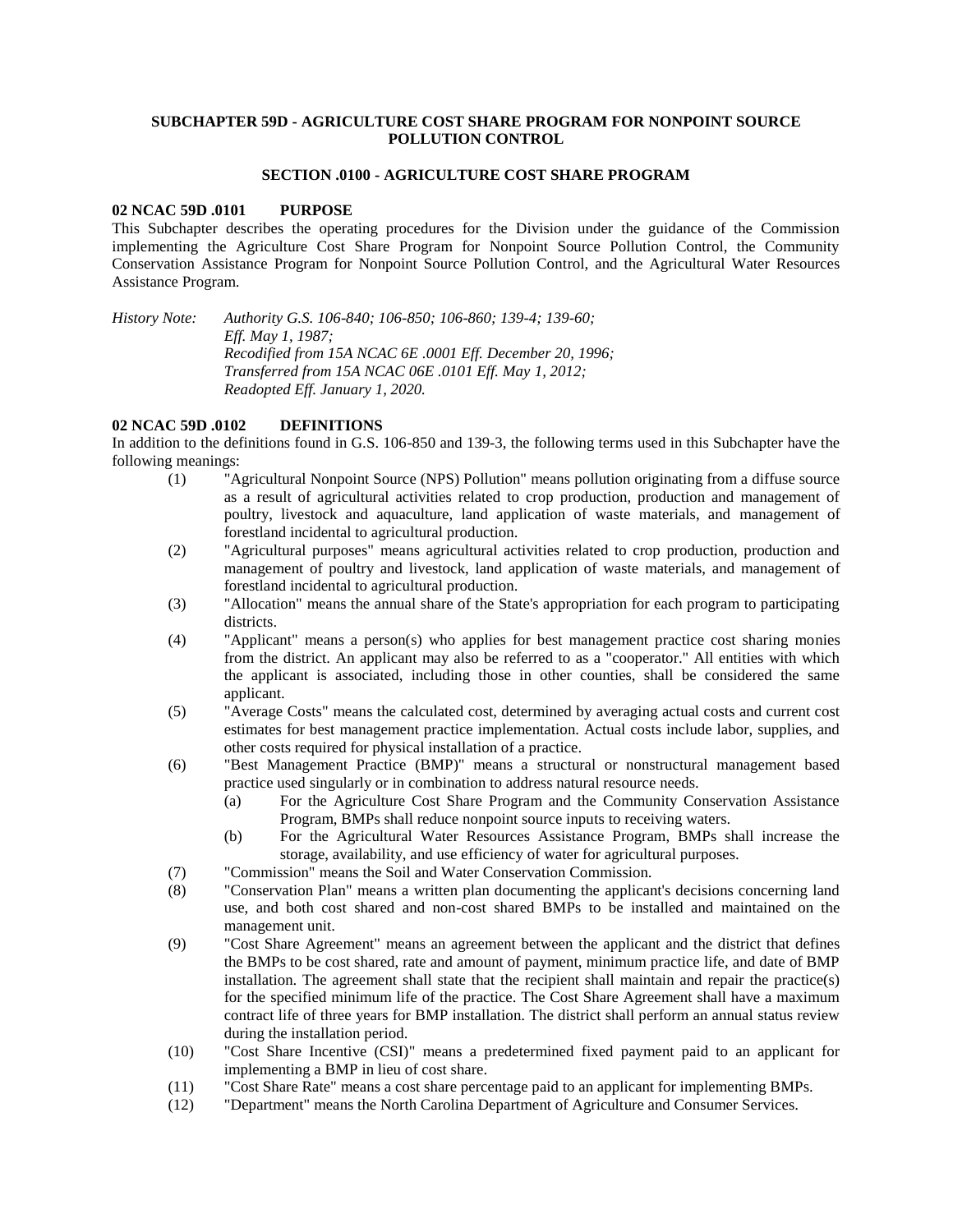- (13) "Design practice" means an engineering practice as defined by the Natural Resources Conservation Service (NRCS) Technical Guide for North Carolina, which is incorporated by reference including all subsequent amendments and editions, and can be accessed for free at http://efotg.sc.egov.usda.gov/#/, or Soil and Water Conservation Commission list of BMPs that are acceptable for cost sharing. The list of BMPs shall be approved annually by the Commission and published in the Detailed Implementation Plan. .]
- (14) "Detailed Implementation Plan (DIP)" means the document published annually, including all Commission guidelines for each program for the current fiscal year including:
	- (a) annual program goals;
	- (b) district and Statewide allocations;
	- (c) BMPs that will be eligible for cost sharing; and
	- (d) the minimum life expectancy of those practices.
- (15) "District Allocation Pool" means the annual share of the State's appropriation for each program to be allocated to participating districts.
- (16) "District BMP" means a BMP requested by a district and approved by the Division for evaluation purposes.
- (17) "Division" means the Division of Soil and Water Conservation.
- (18) "Encumbered Funds" means monies from a district's allocation that have been obligated by the district to a cost share agreement.
- (19) "In-kind Contribution" means a contribution by the applicant towards the implementation of BMPs. In-kind contributions shall be approved by the district and can include labor, fuel, machinery use, and supplies and materials for implementing the approved BMPs.
- (20) "Fiscal Year" means the period from July 1 through June 30 for which funds are allocated to districts.
- (21) "Job Approval Authority" means the authority granted to individuals who are qualified to plan, design, and verify installation or implementation of specific practices per practice standards approved by the Natural Resources Conservation Service or the Commission. This authority is granted by the Natural Resources Conservation Service or the Commission.
- (22) "Landowner" means any natural person or other legal entity, including a governmental agency, who holds either an estate of freehold (such as a fee simple absolute or a life estate) or an estate for years or from year to year in land, but shall not include an estate at will or by sufferance in land. A governmental or quasi-governmental agency such as a drainage district or a soil and water conservation district, or any such agency, exercising similar powers for similar purposes, can be a landowner for the purposes of the rules of this Subchapter if the governmental agency holds an easement in land.
- (23) "Nonpoint Source (NPS) Pollution" means pollution originating from a diffuse source.
- (24) "Proper Maintenance" means that a practice(s) is being maintained such that the practice(s) is performing the function for which it was originally implemented, as determined by the technical representative of the district or Division based upon the best management practice design and standard.
- (25) "Regional Allocation Pool" means the annual share of the State's appropriation for each program allocated for applications ranked in the Division's three regions as specified in the annual Detailed Implementation Plan.
- (26) "Statewide Allocation Pool" means the annual share of the State's appropriation for applications ranked at the State level as specified in the annual Detailed Implementation Plan.
- (27) "Strategic Plan" means the annual plan for the N.C. Soil and Water Conservation Commission Cost Share Programs to be developed by each district. The plan identifies natural resource needs and the level of cost sharing and technical assistance monies required to address those annual needs in the respective district.
- (28) "Technical representative of the district" means a person designated by the district to act on their behalf who participates in the planning, design, implementation and inspection of BMPs.
- (29) "Unencumbered Funds" means the portion of the allocation to each district that has not been committed for cost sharing.
- *History Note: Authority G.S. 106-840; 106-850; 106-860; 139-3; 139-4; 139-8; 139-60; Eff. May 1, 1987;*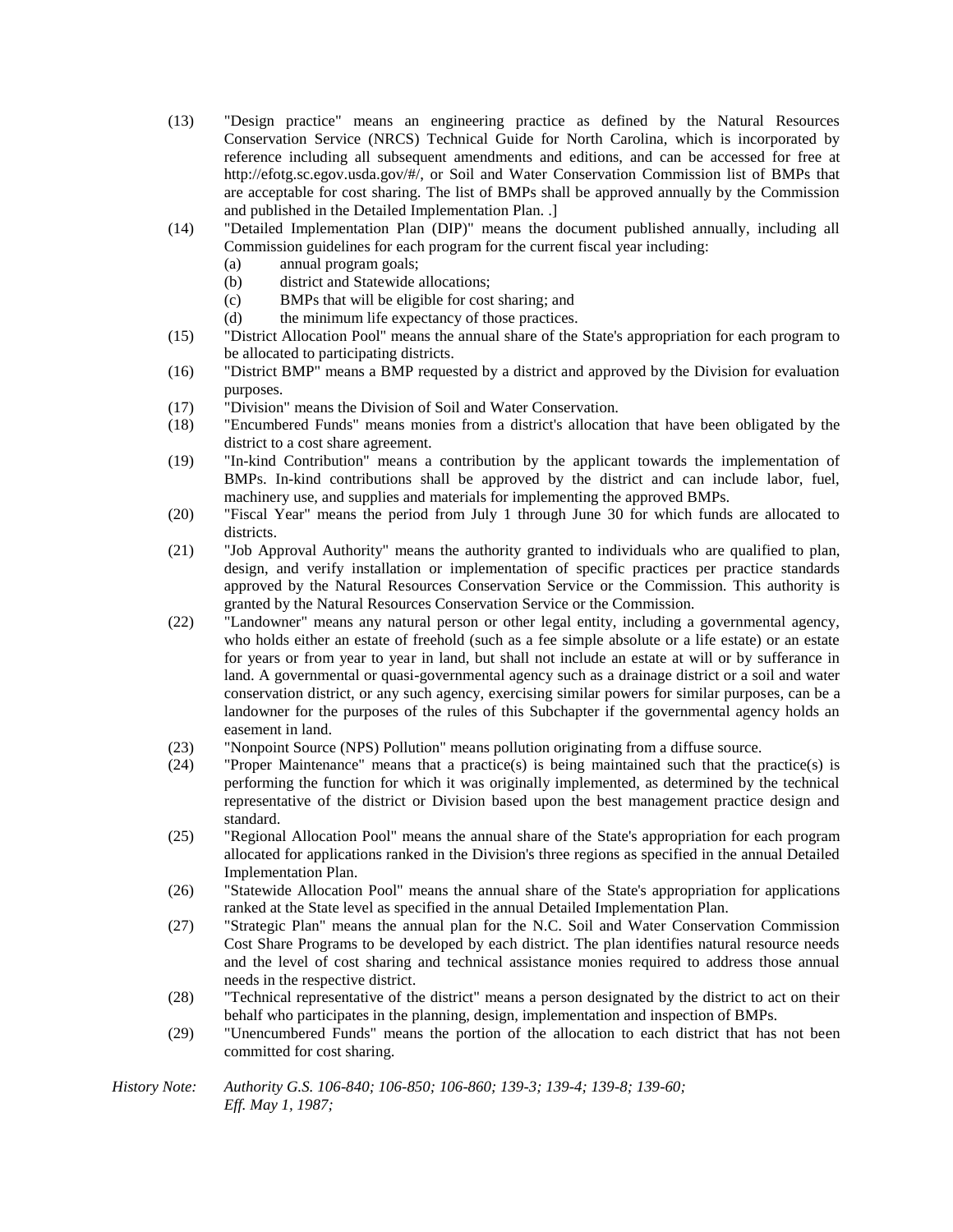*Temporary Amendment Eff. September 23, 1996; Recodified from 15A NCAC 6E .0002 Eff. December 20, 1996; Amended Eff. April 1, 1997; Temporary Amendment Expired June 13, 1997; Amended Eff. March 1, 2008; July 1, 2004; Transferred from 15A NCAC 06E .0102 Eff. May 1, 2012; Readopted Eff. January 1, 2020.*

## **02 NCAC 59D .0103 AGRICULTURE COST SHARE PROGRAM FINANCIAL ASSISTANCE ALLOCATION GUIDELINES AND PROCEDURES**

(a) The Commission shall allocate cost share funds to districts for cost share payments and cost share incentive payments. In order to receive fund allocations, each district shall submit an annual strategic plan to the Commission by June 1 of each year.

(b) Funds shall be allocated to the districts at the beginning of the fiscal year and whenever the Commission determines that sufficient funds are available to justify a reallocation. District allocations shall be based on the identified level of agricultural nonpoint source pollution problems, the respective district's BMP installation goals as demonstrated in the district's annual strategic plan, and the district's record of performance to affect BMP installation by participating farmers. The allocation method used for disbursement of funds shall be based on the relative position of each respective district for those parameters approved by the Commission pursuant to Paragraph (g) of this Rule. Each district shall be assigned points for each parameter, and the points shall be totaled and proportioned to the total dollars available under the current program year funding according to the following formula:

| (1) | Sum of Parameter Points | $=$ | <b>Total Points</b> |          |                      |
|-----|-------------------------|-----|---------------------|----------|----------------------|
| (2) | Percentage Total        |     | Total               |          | Dollars Available    |
|     | Points Each             | X   | <b>Dollars</b>      | $\equiv$ | tΩ                   |
|     | District                |     | Available           |          | <b>Each District</b> |

(3) The minimum allocated to a district shall be twenty thousand dollars (\$20,000) per program year, unless the district requests less than twenty thousand dollars (\$20,000).

(4) If a district requests less than the dollars available to that district in Subparagraph (b)(2) of this Rule, then the excess funds shall be allocated to the districts who did not receive their full requested allocation using the same methodology described in Subparagraph (b)(2) of this Rule.

(c) In the initial allocation, 95 percent of the annual appropriation shall be allocated to district accounts administered by the Division. The Division shall retain five percent of the annual appropriation as a contingency to be used to respond to an emergency or natural disaster. If the contingency funds are not needed to respond to an emergency, then they shall be available for allocation after March 1.

(d) The Commission may recall funds allocated to a district that have not been encumbered to an agreement at any time if it determines the recalled funds are needed to respond to an emergency or natural disaster.

(e) At any time a district may submit a revised strategic plan to request additional funds from the Commission.

(f) Agreements that encumber funds under the current fiscal year shall be submitted to the Division by 5:00 p.m. on June 30.

(g) For the Agriculture Cost Share Program for Nonpoint Source Pollution Control, districts shall be allocated funds based on their respective data for each of the following parameters:

- (1) Percentage of total acres of agricultural land in North Carolina that are in the respective district as reported in the most recent edition of the North Carolina Census of Agriculture. This report is incorporated by reference with all subsequent amendments and editions and may be accessed at no charge at www.agcensus.usda.gov. The actual percentage shall be normalized to a 1-100 scale. (20%)
- (2) Percentage of total number of animal units in North Carolina that are in the respective district as reported in the most recent edition of the North Carolina Census of Agriculture and converted to animal units using the conversion factors approved by the USDA-Natural Resources Conservation Service. The actual percentage shall be normalized to a 1-100 scale. (20%)
- (3) Relative rank of the percentage of the county outside of municipal boundaries as defined by North Carolina Department of Transportation at https://gis11.services.ncdot.gov/arcgis/rest/services/NCDOT\_CityBdy\_Poly/MapServer/0, draining to waters identified as impaired or impacted on the most recent Integrated Report a produced by the North Carolina Division Water Resources. This report is incorporated by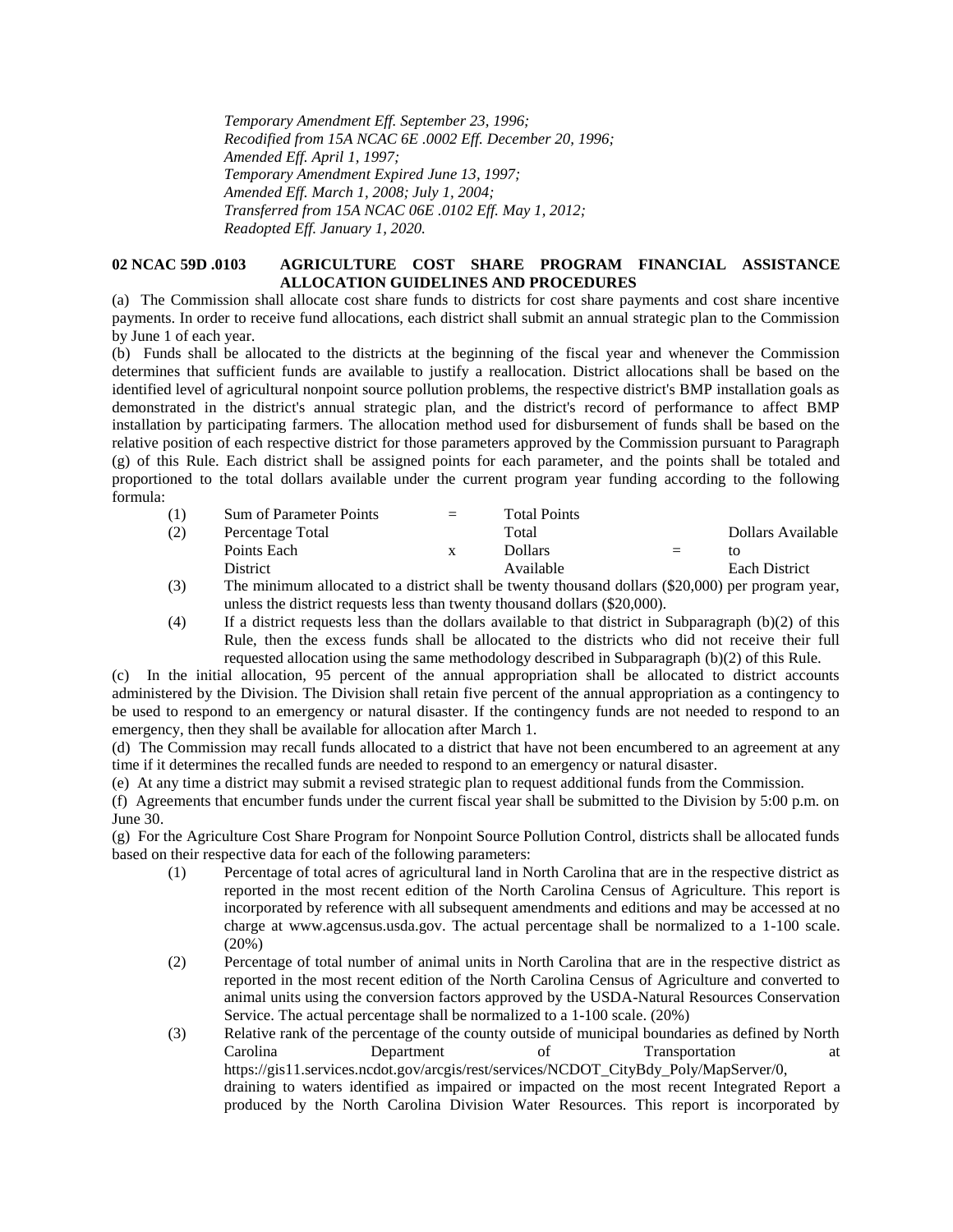reference with subsequent amendments and editions, and may be accessed at no charge at https://deq.nc.gov/about/divisions/water-resources/planning/classificationstandards/classifications. (20%)

- (4) Relative rank of the percentage of the county draining to waters classified as Primary Nursery Areas, Outstanding Resource Waters, High Quality Waters, Trout Waters on the current schedule of Water Quality Standards and Classifications, Shellfish Harvesting Areas (open) as determined by the Division of Marine Fisheries, and North Carolina Drinking Water Assessment Areas as determined by the Division of Water Resources. . All documents incorporated by reference may be accessed at no charge. The Classifications are incorporated by reference with subsequent amendments and editions, and may be accessed at no charge at http://ncdenr.maps.arcgis.com/apps/webappviewr/index.html. The Shellfish Harvesting Areas may be accessed at http://portal.ncdenr.org/web/mf/shellfish-closure-maps. The Drinking Water Assessment Areas may be accessed at http://deq.nc.gov/about/divisions/water-resources/drinkingwater/drinking-water-protection-program/mapping-applications. (10%)
- (5) Percentage of program funds allocated to a district that are expended for installed BMPs in the highest three of the most recent seven-year period as reported in the NC Cost Share Contracting System. . (20%)
- (6) Relative rank of the number of acres of highly erodible land in the county as reported by the United States Department of Agriculture Farm Service Agency, unless the State Conservationist of the Natural Resources Conservation Service specifies that another information source would be more current and accurate. (10%)

*History Note: Authority G.S. 106-840; 106-850; 106-860;139-4; 139-8;139-60; Eff. May 1, 1987; Recodified from 15A NCAC 06E .0003 Eff. December 20, 1996; Amended Eff. April 1, 1997; Temporary Amendment Eff. May 1, 2001; Amended Eff. September 1, 2005; August 1, 2002; Transferred from 15A NCAC 06E .0103 Eff. May 1, 2012; Readopted Eff. January 1, 2020.*

## **02 NCAC 59D .0104 COMMUNITY CONSERVATION ASSISTANCE PROGRAM ALLOCATION GUIDELINES AND PROCEDURES**

(a) The Commission shall consider the total amount of funding available for allocation and relative needs for BMP implementation, local technical assistance, and education to determine the proportion of available funds to be allocated for each eligible purpose. This determination shall be done prior to allocating funds to Statewide, regional, and district allocation pools and the Division. Funds may be allocated for any or all of the following purposes:

- (1) cost share and cost share incentive payments;
- (2) technical and administrative assistance; and
- (3) Statewide or local education and outreach activities.

The percentage of funding available for each purpose and each allocation pool shall be specified in the annual Detailed Implementation Plan based upon the recommendation of the Division and the needs expressed by the districts.

(b) Based on the availability of funds, the Commission shall allocate cost share funds from the district allocation pool to the districts. To receive fund allocations, each district shall request funds in their strategic plan.

(c) Funds for cost share and cost share incentive payments shall be allocated to the districts at the beginning of the fiscal year and whenever the Commission determines that funds are available in the district allocation pool to justify a reallocation. Districts shall be allocated monies based on the identified level of nonpoint source pollution problems and the respective district's BMP installation goals as demonstrated in the district's annual strategic plan. The allocation method used for disbursement of funds shall be based upon the score of each respective district for those parameters approved by the Commission pursuant to Subparagraph (7) of this Paragraph. The points each district scores on each parameter shall be totaled and proportioned to the total dollars available for district allocation under the current fiscal year funding according to the following formula:

| (1) | Sum of Parameter Points |                      | $=$      | <b>Total Points</b> |
|-----|-------------------------|----------------------|----------|---------------------|
| (2) | Percentage Total        | <b>Total Dollars</b> | $\equiv$ | Dollars Available   |
|     | Points Each District    | Available            |          | to Each District    |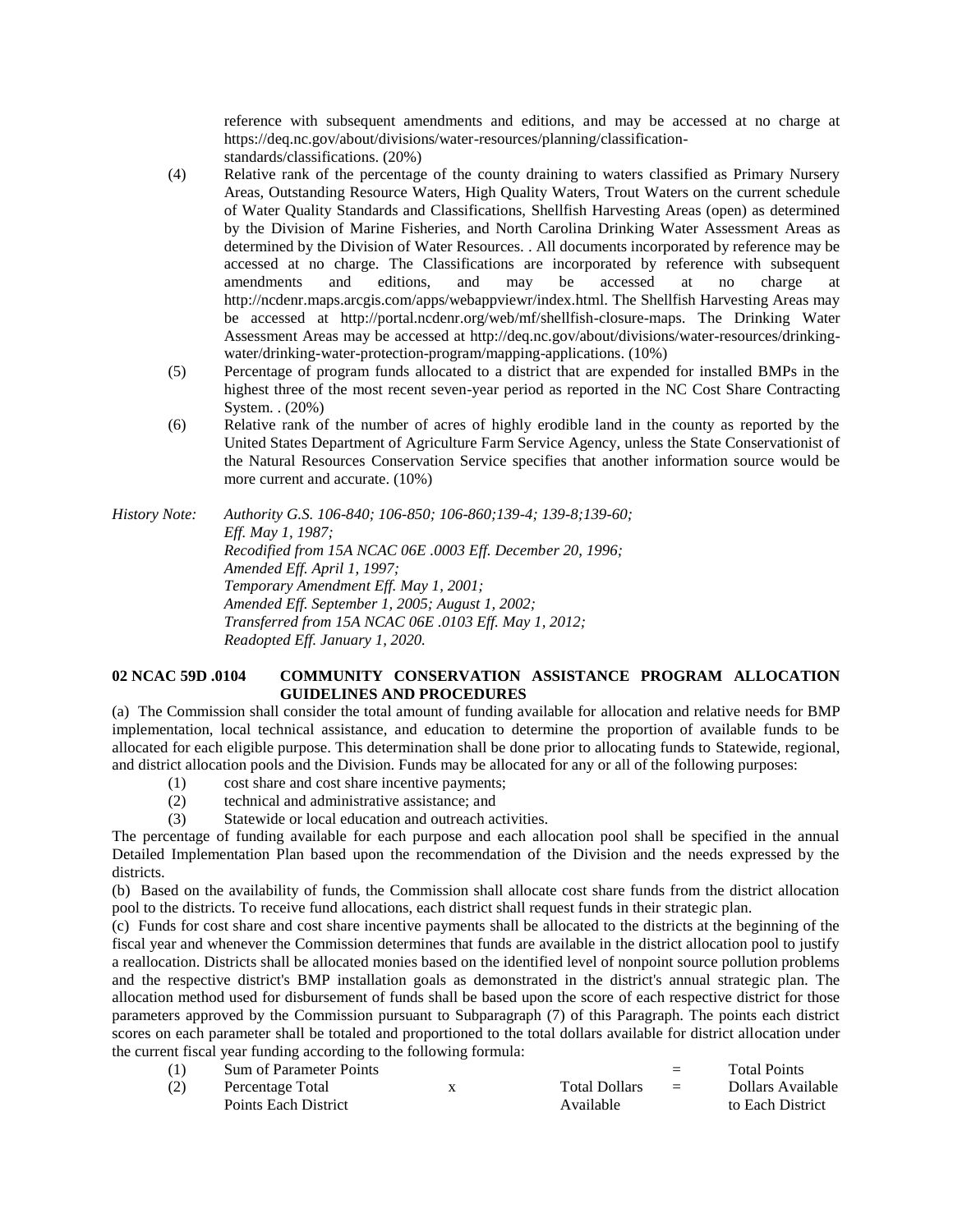- (3) 95 percent of the program funding designated for district allocations shall be allocated to the district accounts in the initial allocation. The Division shall retain five percent of the total funding in a contingency fund to respond to an emergency or natural disaster.
- (4) The Commission may recall funds allocated to a district that have not been encumbered to an agreement at any time if it determines the recalled funds are needed to respond to an emergency or natural disaster.
- (5) At any time a district may submit a revised strategic plan to request additional funds from the Commission.
- (6) Agreements that encumber funds under the current fiscal year must be submitted to the Division by 5:00 p.m. on June 30.
- (7) Districts shall be allocated funds based on their respective data for each of the following parameters:
	- (A) Relative rank of the percentage of the county draining to waters identified as impaired or impacted on the most recent Integrated Report produced by the North Carolina Division of Water Resources. (20 percent).
	- (B) Relative rank of the percentage of the county draining to waters classified as Outstanding Resource Waters, High Quality Waters and Trout Waters or on the current schedule of Water Quality Standards and Classifications, and Shellfish Harvesting Areas (open) as determined by the Division of Marine Fisheries. (20 percent)
	- (C) The percentage of each county covered by National Pollutant Discharge Elimination System Phase I and Phase II requirements found at https://deq.nc.gov/about/divisions/water-resources/water-resources-permitguidance/npdes-phase-i-phase-ii-stormwater-guidance. (20 percent)
	- (D) Relative rank of population density for the county. (20 percent)
	- (E) Relative rank of the percentage of a county's land area that is located within drinking water assessment areas, as delineated by the Public Water Supply Section of the Division of Water Resources. (20 percent)
	- (F) The Commission may consider additional factors, such as data sources changes to the Subparagraphs in this Paragraph, as recommended by the Division when making its allocations.

(d) Based on the availability of funds, the Commission shall allocate cost share funds from the Statewide and regional allocation pools. To receive fund allocations, each district designated eligible by the Commission shall submit applications to respective pools when solicited by the Division. The Division shall rank each application and recommend to the Commission for its approval an amount to allocate to each district corresponding to the highestranking applications.

*History Note: Authority G.S. 106-860; 139-8;139-8; Eff. May 1, 1987; Recodified from 15A NCAC 6E .0004 Eff. December 20, 1996; Amended Eff. January 1, 1998; Transferred from 15A NCAC 06E .0104 Eff. May 1, 2012; Readopted Eff. January 1, 2020.*

#### **02 NCAC 59D .0105 AGRICULTURAL WATER RESOURCES ASSISTANCE PROGRAM FINANCIAL ASSISTANCE ALLOCATION GUIDELINES AND PROCEDURES**

(a) The Commission shall consider the total amount of funding available for allocation and the relative needs for BMP implementation to determine the proportion of available funds to be allocated to statewide, regional, and district allocation pools and the Division. The percentage of funding available for each purpose and each allocation pool shall be specified in the annual Detailed Implementation Plan based upon the recommendation of the Division and the needs expressed by the districts.

(b) Based on funding availability, the Commission shall allocate cost share funds from the district allocation pool to the districts. To receive fund allocations, each district shall request an allocation in their strategic plan.

(c) Funds for cost share and cost share incentive payments shall be allocated to the districts at the beginning of the fiscal year and whenever the Commission determines that funds are available in the district allocation pool to justify a reallocation. Districts shall be allocated monies based on the identified level of agricultural water use needs and the respective district's BMP installation goals as demonstrated in the district's annual strategic plan. The allocation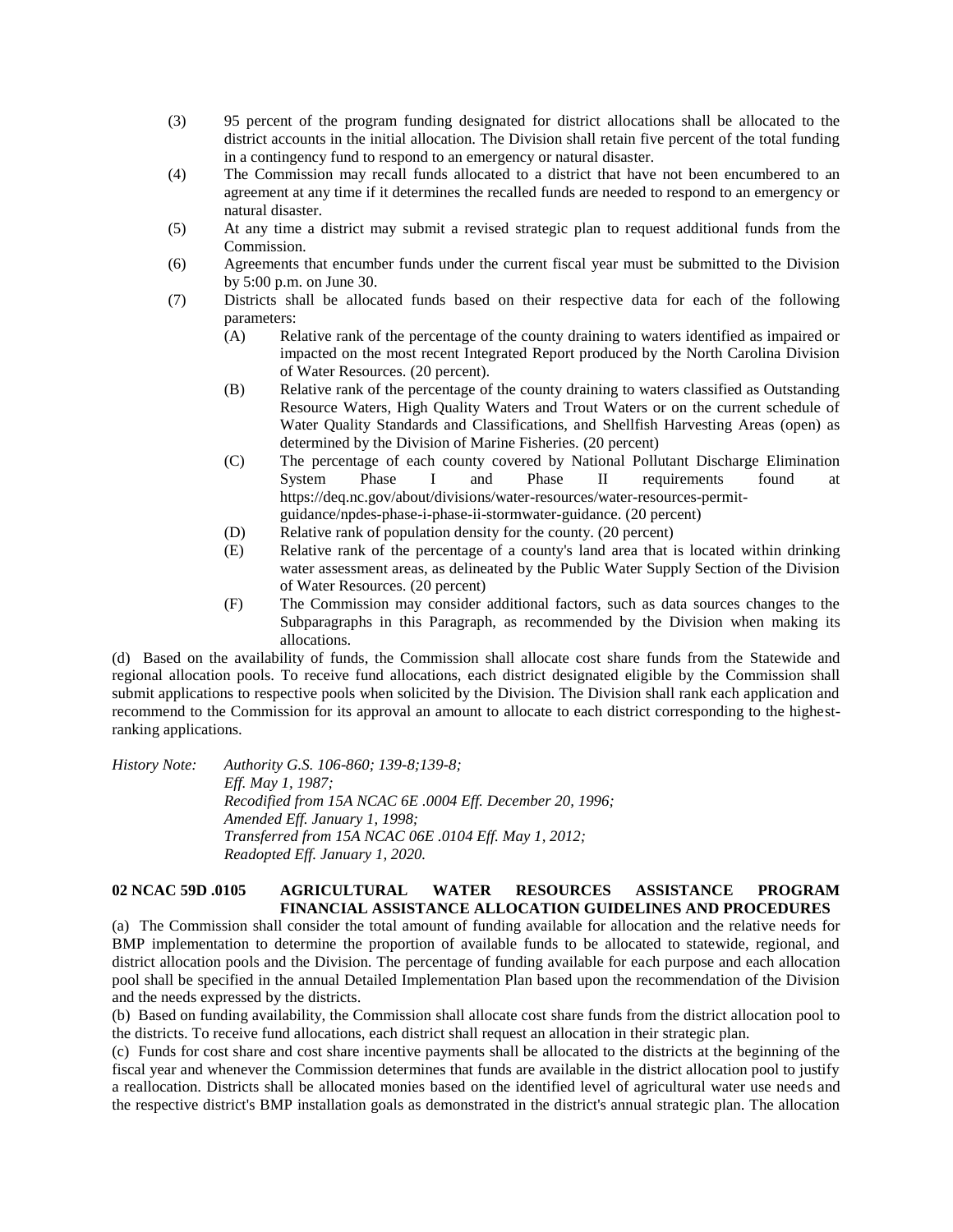method used for disbursement of funds shall be based on the relative position of each respective district for those parameters approved by the Commission pursuant to Paragraph (h) of this Rule. The points each district scores on each parameter shall be totaled and proportioned to the total dollars available for district allocation under the current fiscal year funding according to the following formula:

|        | Sum of Parameter Points | $=$ | <b>Total Points</b> |     |                      |
|--------|-------------------------|-----|---------------------|-----|----------------------|
| (2)    | Percentage Total        |     | Total               |     | Dollars Available    |
|        | Points Each             |     | Dollars             | $=$ | tΟ                   |
|        | <b>District</b>         |     | Available           |     | <b>Each District</b> |
| $\sim$ | $\sim$                  |     |                     |     |                      |

(3) The minimum district allocation shall be specified in the Detailed Implementation Plan. (4) If a district requests less than the dollars available to that district in Subparagraph (b)(2) of this Rule, then the excess funds shall be allocated to the districts who did not receive their full requested allocation using the same methodology described in Subparagraph (b)(2) of this Rule.

(d) In the initial allocation, 95 percent of the annual appropriation shall be allocated to district accounts administered by the Division. The Division shall retain five percent of the annual appropriation as a contingency to be used to respond to an emergency or natural disaster. If the contingency funds are not needed to respond to an emergency, then they shall be available for allocation after March 1.

(e) The Commission may recall funds allocated to a district that have not been encumbered to an agreement at any time if it determines the recalled funds are needed to respond to an emergency or natural disaster.

(f) At any time a district may submit a revised strategic plan to request additional funds from the Commission.

(g) Agreements that encumber funds under the current fiscal year must be submitted to the Division by 5:00 p.m. on June 30.

(h) For the Agricultural Water Resources Assistance Program, districts shall be allocated funds based on their respective data for each of the following parameters:

- (1) Relative rank of the number of farms (total operations) that are in the respective district as reported in the Census of Agriculture. (20%)
- (2) Relative rank of the total acres of land in farms that are in the respective district as reported in the Census of Agriculture. (20%)
- (3) Relative rank of the Market Value of Sales that are in the respective district as reported in the Census of Agriculture. (15%)
- (4) Relative rank of the amount of agricultural water use in the respective district as reported in the North Carolina Agricultural Water Use Survey (25%). Data from the most recent three surveys will be averaged to determine each district's rank.
- (5) Relative rank of population density as reported by the state demographer. (20%)
- (6) The Commission may consider additional factors, such as data sources changes to the Subparagraphs in this Paragraph, as recommended by the Division when making its allocations.

(i) Based upon funding availability, the Commission shall allocate cost share funds from the Statewide and regional allocation pools. To receive fund allocations, each district designated eligible by the Commission shall submit applications to respective pools when solicited by the Division. The Division shall rank each application and recommend to the Commission for its approval an amount to allocate to each district corresponding to the highestranking applications.

*History Note: Authority G.S. 106-840; 106-850; 106-860; 139-4; 139-8; 139-60; Eff. May 1, 1987; Temporary Amendment Eff. September 23, 1996; Recodified form 15A NCAC 06E .0005 Eff. December 20, 1996; Temporary Amendment Expired June 13, 1997; Amended Eff. March 1, 2008; July 1, 2004; April 1, 1999; January 1, 1998; Transferred from 15A NCAC 06E .0105 Eff. May 1, 2012; Readopted Eff. January 1, 2020.*

# **02 NCAC 59D .0106 BEST MANAGEMENT PRACTICES ELIGIBLE FOR COST SHARE PAYMENTS**

(a) The Commission shall approve a list of BMPs that are acceptable for cost-sharing. The list of BMPs shall be approved annually and published in the DIP. The Commission may consider requests for additional BMPs at any time. The Commission shall consider the following criteria in approving BMPs: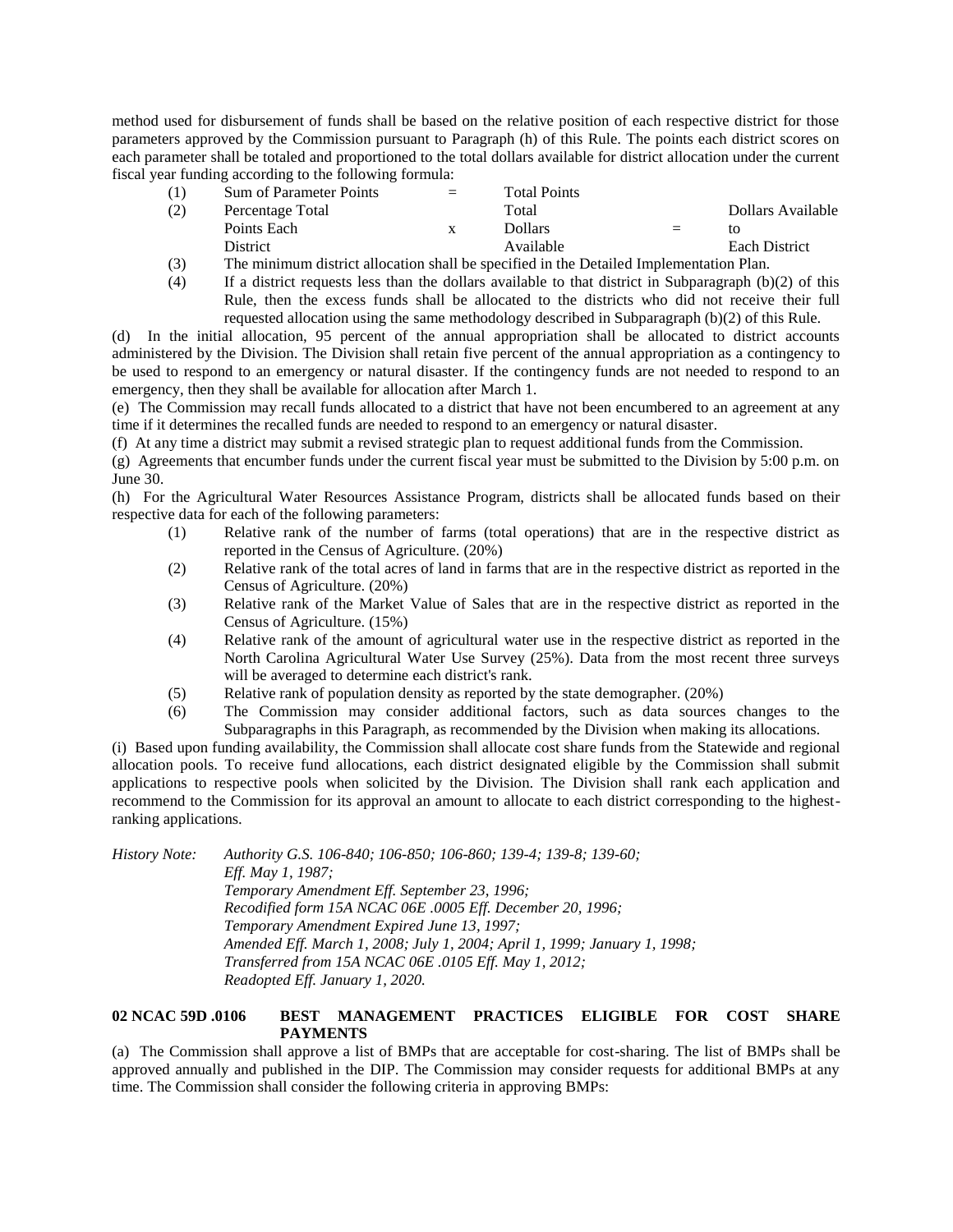- (1) all eligible BMPs shall be designed to meet the purpose of the program or shall be authorized by statute;
- (2) information establishing the average cost of the specified BMP shall be used, if available. District BMPs may use actual costs as indicated by receipts, if average costs are not available; and
- (3) eligible BMPs shall follow technical specifications as set forth in Paragraph (b) of this Rule.

(b) BMP definitions and specifications shall be determined by the Commission or by the Division for District BMPs. For a contract to be eligible for payment, all cost-shared BMPs shall meet or exceed the specifications in effect at the time the contract was approved. Provisions for exceeding BMP design specifications by an applicant may be considered at the time of application with the district. The applicant shall assume responsibility for all costs associated with exceeding BMP design specifications.

(c) The Division has authority to approve District BMPs for evaluation purposes. The BMP shall be requested by a district and meet the program purpose. The Division shall determine it to be technically adequate prior to approving the agreement for funding.

(d) The minimum required maintenance of the BMPs shall be listed in the Detailed Implementation Plan or be established by the Division for District BMPs.

*History Note: Authority G.S. 106-840; 106-850;106-860; 139-4; 139-8; 139-60; Eff. May 1, 1987; Amended Eff. July 1, 1992; Recodified from 15A NCAC 6E .0006 Eff. December 20, 1996; Amended Eff. August 1, 2005; November 1, 1997; Transferred from 15A NCAC 06E .0106 Eff. May 1, 2012; Readopted Eff. January 1, 2020.*

# **02 NCAC 59D .0107 COST SHARE AND INCENTIVE PAYMENTS**

(a) Cost share incentive (CSI) payments may be made through Cost Share Agreements between the district, Division, and the applicant.

(b) For all practices except those eligible for Cost Share Incentives (CSI), the State shall fund a percentage of the average cost for BMP installation not to exceed the maximum cost share percentages shown in G.S. 106-850(b)(6), (8), and (9), and the applicant shall fund the remainder of the cost. In-kind contributions by the applicant shall be included in the applicants' cost share contribution. In-kind contributions shall be approved by the district and Division.

(c) CSI payments shall be limited to a maximum of three years per entity.

(d) Average installation costs for each comparative area or region of the State and the amount of cost share incentive payments shall be updated and revised triennially by the Division for approval by the Commission.

(e) The total annual cost share payments to an applicant shall not exceed the maximum funding authorized in G.S. 106-850(b)(6) and (9).

(f) Use of cost share payments shall be restricted to land located within the county approved for funding by the Commission. However, in the situation where an applicant's farm is not located solely within a county, the entire farm, if contiguous, shall be eligible for cost share payments.

(g) Agriculture Cost Share Program and Agricultural Water Resources Assistance Program Cost Share Agreements used on or for local, State, or federal government land shall be approved by the Commission to avoid potential conflicts of interest and to ensure that such contracts are consistent with the purposes of these programs.

(h) The district Board of Supervisors may approve Cost Share Agreements with cost share percentages or amounts less than the maximum allowable in G.S. 106-850(b)(6), (8), and (9) if:

- (1) the Commission allocates insufficient cost share BMP funding to the district to enable it to award funding to all applicants; or
- (2) the district establishes other criteria in its annual strategic plan for cost sharing percentages or amounts less than those allowable in G.S. 106-850(b)(6), (8) and (9).

(i) For purposes of determining eligible payments under practice-specific caps described in the Detailed Implementation Plan, the district board shall consider all entities with which the applicant is associated, including those in other counties, as the same applicant.

*History Note: Authority G.S. 106-850;106-860; 139-4; 139-8; 139-60; Eff. May 1, 1987; Amended Eff. July 1, 1992;*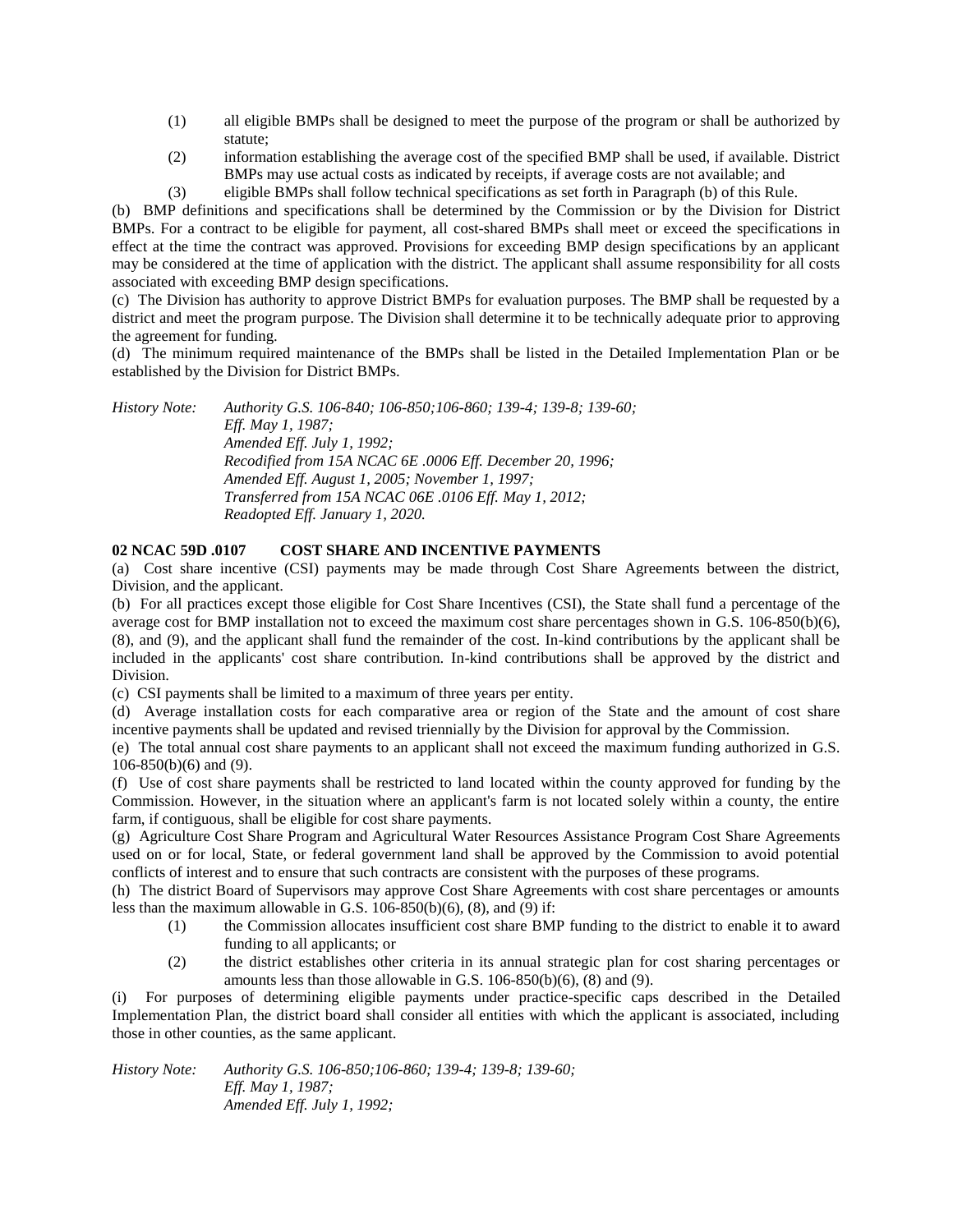*Recodified from 15A NCAC 6E .0007 Eff. December 20, 1996; Amended Eff. June 1, 2008; April 1, 1999; November 1, 1997; Transferred from 15A NCAC 06E .0107 Eff. May 1, 2012; Readopted Eff. January 1, 2020.*

# **02 NCAC 59D .0108 TECHNICAL ASSISTANCE FUNDS**

(a) The funds available for technical assistance shall be allocated by the Commission based on the recommendation of the Division, the needs as expressed by the district, and the needs to accelerate the installation of BMPs in the respective district. The district shall provide at least 50 percent of the total matching funds for technical assistance.

(b) The Commission shall allocate technical assistance funds as described in its DIP. This allocation shall be made based on the implementation of conservation practices for which district employees provided technical assistance incorporating the following:

- (1) Commission Cost Share Programs funded practices will be weighted at 100 percent;
- (2) other local, State, federal, and grant funded practices that meet the purpose requirements as set forth in Rule .0101 of this Section will be weighted at a minimum of 25 percent as specified in the DIP;
- (3) districts shall submit information on funded practices as specified in Subparagraph (2) of this Paragraph through their annual strategic plan;
- (4) this allocation will be calculated using the highest three of the most recent seven years; and
- (5) this allocation will be calculated once every three years, unless there is a change in technical assistance State appropriations.

(c) Technical assistance funds may be used for salary, benefits, social security, field equipment and supplies, office rent, office equipment and supplies, postage, telephone service, travel, mileage, and any other expense of the district in implementing Soil and Water Conservation Commission Cost Share Programs.

(d) Each district requesting technical assistance funding with the required 50 percent local match shall receive a minimum allocation of \$20,000 each year.

(e) If a district is not spending more financial assistance funds on Commission Cost Share Programs than they receive for technical assistance, the district shall appeal to the Commission to receive technical assistance funding.

(f) All technical district employees shall obtain Job Approval Authority for two best management practices from the Commission or the United States Department of Agriculture Natural Resources Conservation Service within three years of being hired or three years of the effective date of this Rule, whichever is later.

- (1) One of the best management practices for which the employee has obtained Job Approval Authority shall be a design practice. "Design practice" means an engineering practice as defined by the Natural Resources Conservation Service of Soil and Water Conservation Commission in their Program Detailed Implementation Plan(s).
- (2) The District Board of Supervisors may request a one-year extension for their employees in meeting the Job Approval Authority requirement for extenuating circumstances outside of the employee's control.

*History Note: Authority G.S. 106-840; 106-850; 139-4; 139-8; Eff. May 1, 1987; Recodified from 15A NCAC 6E .0008 Eff. December 20, 1996; Amended Eff. March 1, 2008; November 1, 1997; Transferred from 15A NCAC 06E .0108 Eff. May 1, 2012; Readopted Eff. January 1, 2020.*

# **02 NCAC 59D .0109 COST SHARE AGREEMENT**

(a) The landowner shall be required to sign the agreement for all practices that affect change to the property. The agreement shall include a requirement for the landowner to be responsible for BMP maintenance and continuation. (b) The technical representative of the district shall determine if the practice(s) implemented have been installed according to practice standards as defined for the respective program year in the USDA- Natural Resources Conservation Service (NRCS) Technical Guide for North Carolina according to other specifications approved by the Commission, or according to standards approved by the Division for district BMPs based on the criteria established in 02 NCAC 59G .0103(c).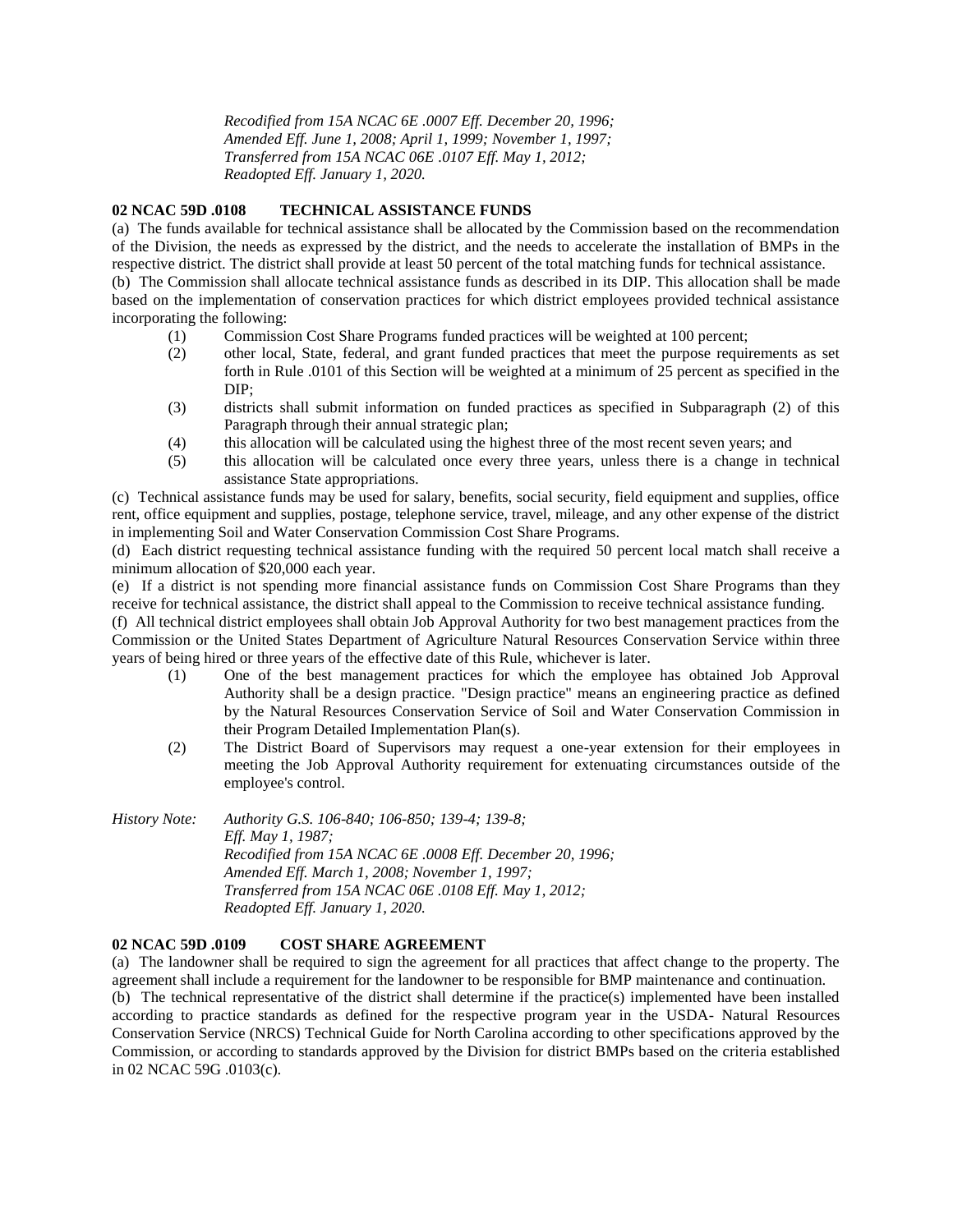(c) The district shall be responsible for making an annual compliance visit of five percent of all the cost share agreements to ensure proper maintenance. The Commission may specify additional compliance visit requirements for specific BMPs in the Detailed Implementation Plan.

(d) If the technical representative of the district determines that a BMP for which program funds were received has been destroyed or has not been properly maintained, the applicant shall be notified that the BMP shall be repaired or re-implemented within 30 business days. For vegetative practices, applicants shall be given one calendar year to reestablish the vegetation. The Division shall grant a one calendar year extension period if it determines compliance cannot be met due to circumstances beyond the. applicant's control, such as weather.

(e) If the practices are not repaired or reimplemented within the specified time, the applicant shall be required to repay to the Division a prorated refund for cost share BMPs as shown in Table 1 and 100 percent of the cost share incentive payments received.

### Table 1 PRORATED REFUND SCHEDULE FOR NONCOMPLIANCE OF COST SHARE PAYMENTS

| Percent Age of Practice Life | Percent Refund |
|------------------------------|----------------|
|                              | 100            |
| 10                           | 95             |
| 20                           | 89             |
| 30                           | 82             |
| 40                           | 74             |
| 50                           | 65             |
| 60                           | 55             |
| 70                           | 44             |
| 80                           | 31             |
| 90                           | 17             |
| 100                          |                |

(f) In the event that a Cost Share Agreement has been found to be noncompliant and the applicant does not agree to correct the non-compliance, the Division shall invoke procedures to achieve resolution to the noncompliance.

(g) When land under cost share agreement changes ownership the new landowner shall be encouraged by the district to accept the remaining maintenance obligation. If the new landowner does not accept the maintenance requirements in writing, then the original applicant shall be required to refund 100 percent of all CSI payments and a prorated portion of cost share payments in accordance with Table 1 in Paragraph (e) of this Rule.

*History Note: Authority G.S. 106-850; 139-4; 139-8;*

*Eff. January 1, 2020.*

# **02 NCAC 59D .0110 DISTRICT PROGRAM OPERATION**

(a) Each district shall prioritize resource concerns for each program in its annual strategic plan. The district shall target technical and financial assistance to facilitate BMP implementation.

(b) The district shall give priority to implementing systems of BMPs that provide the most cost-effective conservation practice for addressing priority resource concerns.

(c) All applicants shall apply to the district in order to receive cost share payments.

(d) The district shall review each application and determine the feasibility of each application. The district shall review and approve the evaluation and assign priority for cost sharing. All applicants shall be informed of cost share application approval or denial.

(e) Upon approval of the application by the district, the applicant, district, and the Division shall enter into a cost share agreement. The Cost Share Agreement shall list the practices to be cost shared with State funds. The agreement shall also include the average cost of the recommended practice(s), cost incentive payment of the practice(s), and the expected implementation date of the practice(s). The District shall develop a conservation plan that shall become a part of the Cost Share Agreement.

(f) Upon completion of practice(s) implementation, the technical representative of the district shall notify the District Board of Supervisors of compliance with design specifications.

(g) Upon notification by the technical representative, the district shall review the agreement and request for payment. Upon approval, the district shall certify the practices in the agreement and notify the Division to make payment to the applicant. The District Board of Supervisors shall certify that the individual signing the conservation